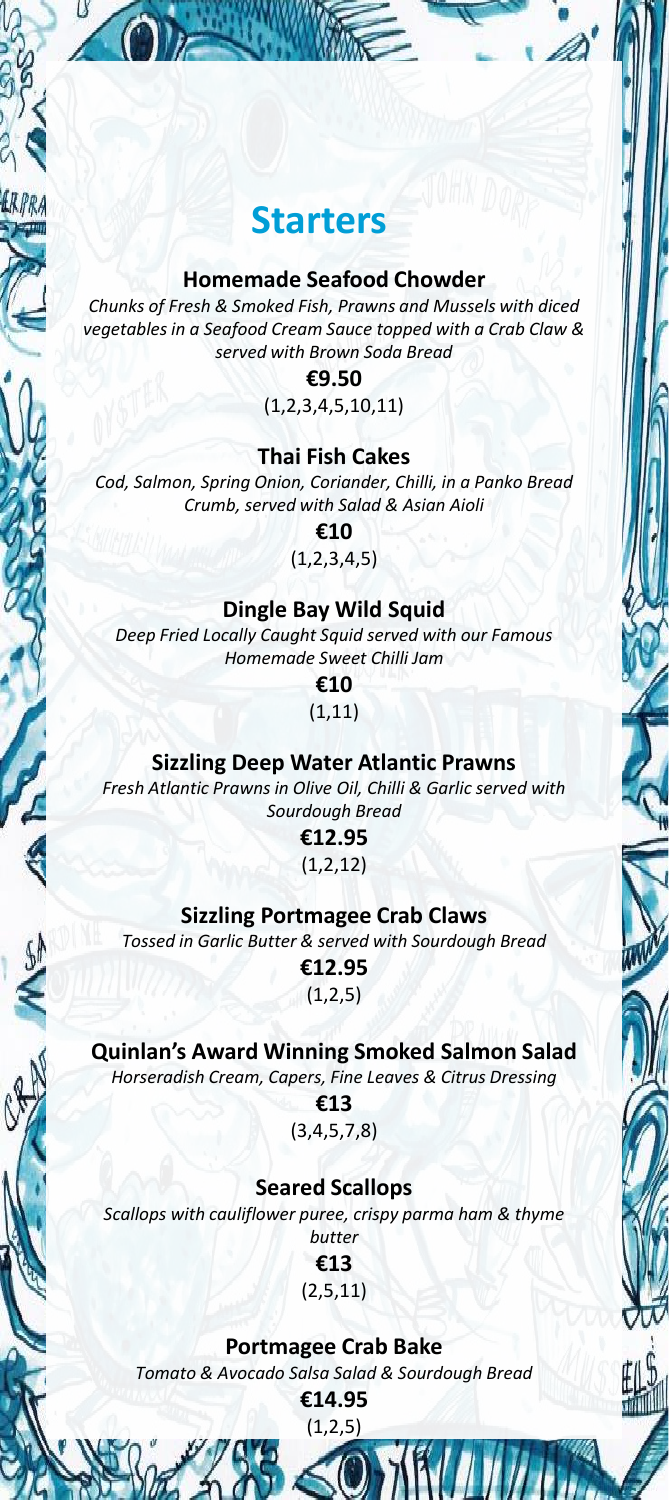# **Mains**

### **Dingle Bay Wild Squid**

ERPRA

*Deep Fried Locally Caught Squid served with our Famous Homemade Sweet Chilli Jam*

> **€19** (1,11)

## **Sizzling Deep Water Atlantic Prawns**

*Fresh Atlantic Prawns in Olive Oil, Chilli & Garlic served with Mixed Leaf Salad & Sourdough Bread*

> **€22.95** (1,2,10)

### **Sizzling Portmagee Crab Claws**

*Tossed in Garlic Butter & served with Sourdough Bread & Salad*

**€22.95**  $(1,2,5)$ 

### **Pan Roasted Fillet of Hake**

*Pan roasted fillets of hake on a tomato chorizo, spinach & bean cassoulet with herb potatoes*

> **€19.95** (4,5,7,10)

#### **Pan Fried Fillet of Salmon**

*Lyonnaise Potatoes, Asparagus, Carrot Puree & Basil Pesto*

**€19.50** (4,5,6)

#### **Pan Fried Fillets of Seabass**

*Pan fried fillets of sea bass with shrimp and mussels risotto, marinated tomatoes, pea shoots*

> **€22.95** (2,4,5,7,10,11)

#### **Traditional Beer Battered Fresh**

**Fish & Chips** *with Real Potato Chips & Mushy Peas, served with Lemon Wedge & Tartar Sauce* **€18.95**

(1,3,4,5,10)

Wild Whiting /Wild Plaice Wild Haddock /Wild Cod Wild Hake/ Fish Goujons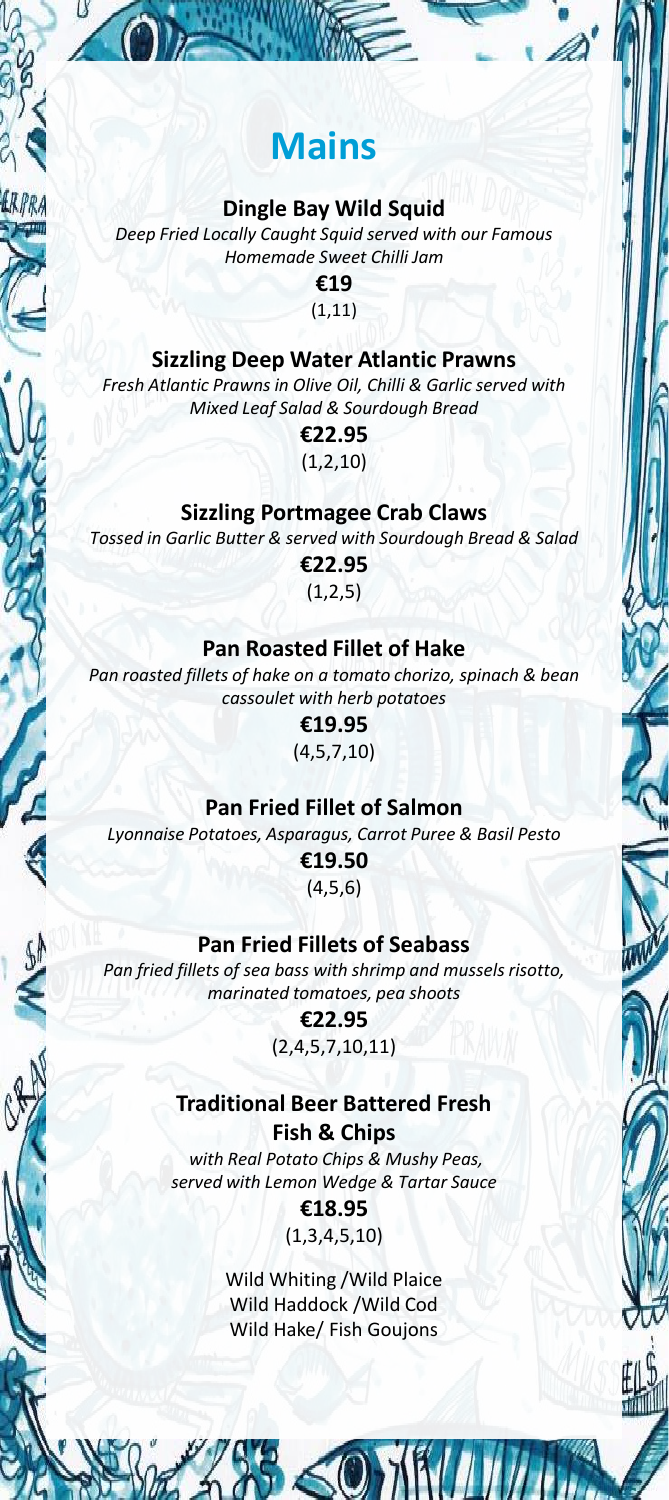# **Mains**

#### **Deep Water Prawn Tagliatelle**

*Deep water prawn tagliatelle, spring onion, fresh herbs & basil* 

*oil* **€21.95**  $(1, 2, 5, 10)$ 

#### **Local Cromane Mussels**

*Garlic & White Wine Cream, Chips & Sourdough Bread* €19 (1,5,10,11)

**All fish can be pan fried on request**

**Allergen information available on request**

# **Sides**

**Real Potato Chips €4.00 Fresh Onion Rings €4.00 Fresh Garden Salad €4.00 Homemade Mushy Peas €3.50 Creamy Mash €4.0 Selection of Market Vegetables €4.00**

As we source our fresh fish daily, your preferred choice may not always be available.

**Gluten free option available on nearly all dishes. Service charge not included. May find traces of bone.**

## **Our Story**

Quinlan's Kerry Fish is our family business operating since 1963.

Once the catch is landed by our own trawler or local fishermen, the fish is processed and delivered to our shops and restaurants on a daily basis.

Our smoked salmon has been awarded gold medals at the Blas na hÉireann Irish Food awards with two 3 star awards at the Great Taste awards in the UK.

Our mantra is 'From tide to table'

Check out our website *www.quinlansfish.com* for the full story.

 $\leq 0$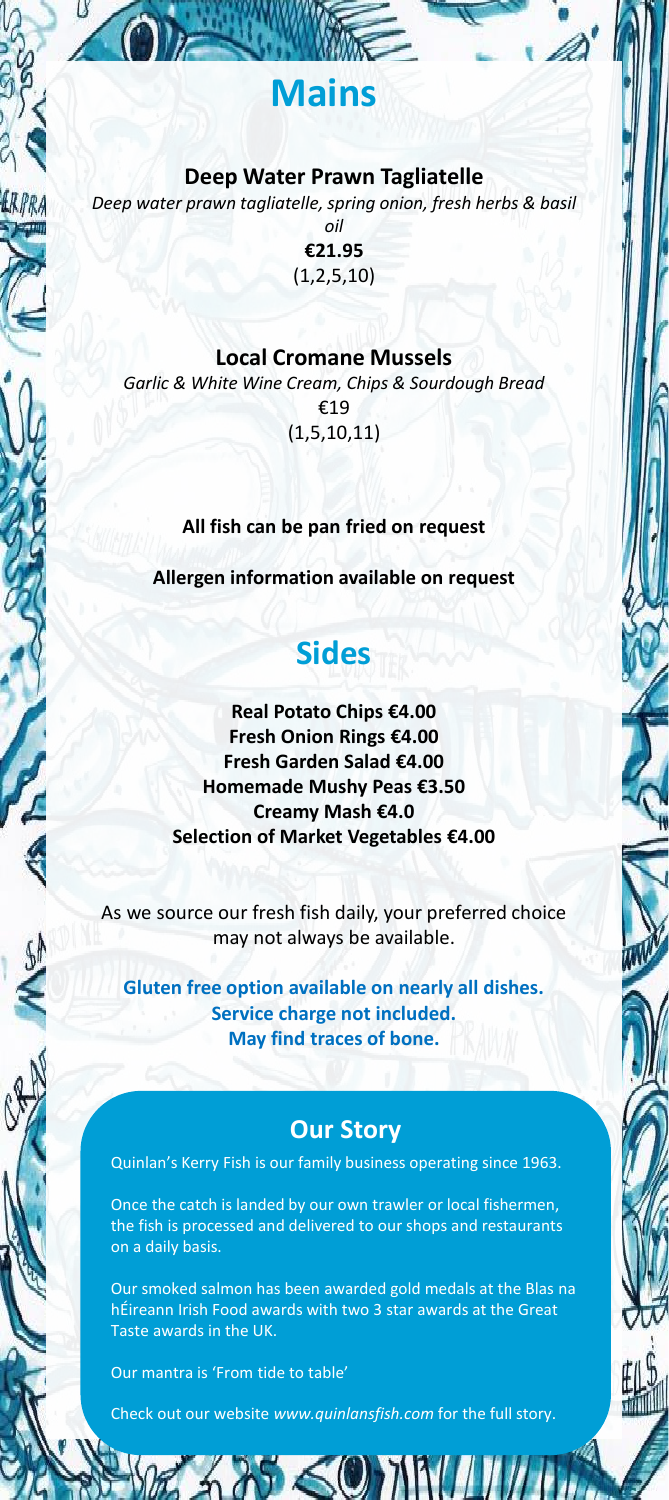

# **Desserts**

</del>

**Warm Crumble of the Day** *Fresh from our kitchen with seasonal fruit & a crunchy crumble* 

*top* **€7** (1, 5)

#### **Homemade Baileys Cheesecake** *Served with Freshly Whipped Cream*

**€7** (1,5,10)

**Sticky Toffee Pudding** *Served with Ice-cream* **€7**  $(1,3,5)$ 

**Gluten Free Chocolate Brownie** *Served with Vanilla Ice-cream* **€7** (3,5)

**Homemade Lemon Tart** *Served with Freshly Whipped Cream* **€7**

 $(1,3,5)$ 

## **Selection of Ice-Creams**

**€7** (5)

#### Barry's Irish Tea €2.50

Selection of Coffees €3.00 (Americano, Espresso, Cappuccino, Latte)

> Irish Coffee €6.95 Bailey's Coffee €6.95 (5)

#### *Allergens*

*3 = Eggs 7 = Celery 11 = Molluscs 4 = Fish 8 = Mustard*

*1 = Gluten 5 = Milk 9 = Sesame Seeds 2= Crustaceans 6 = Nuts 10 = Sulphur Dioxide*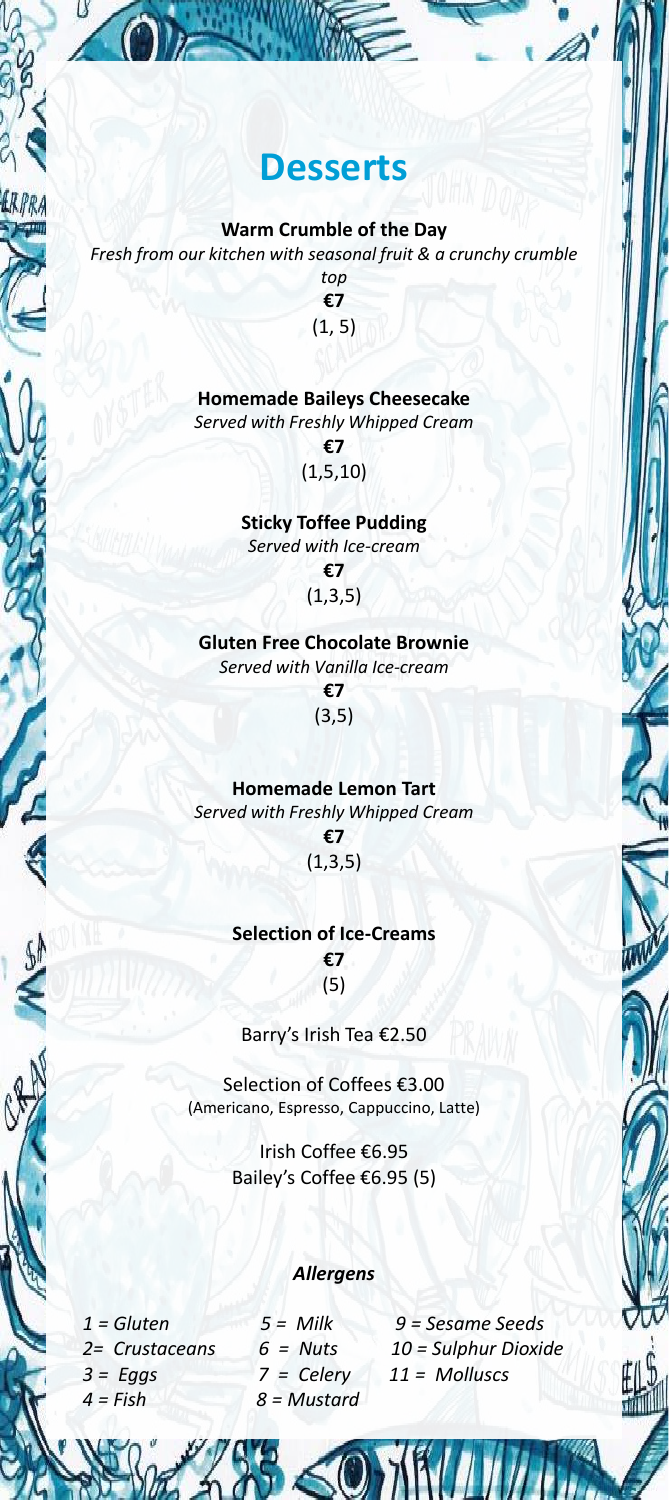

*pepper aromas finishing with tangy citrus flavours.*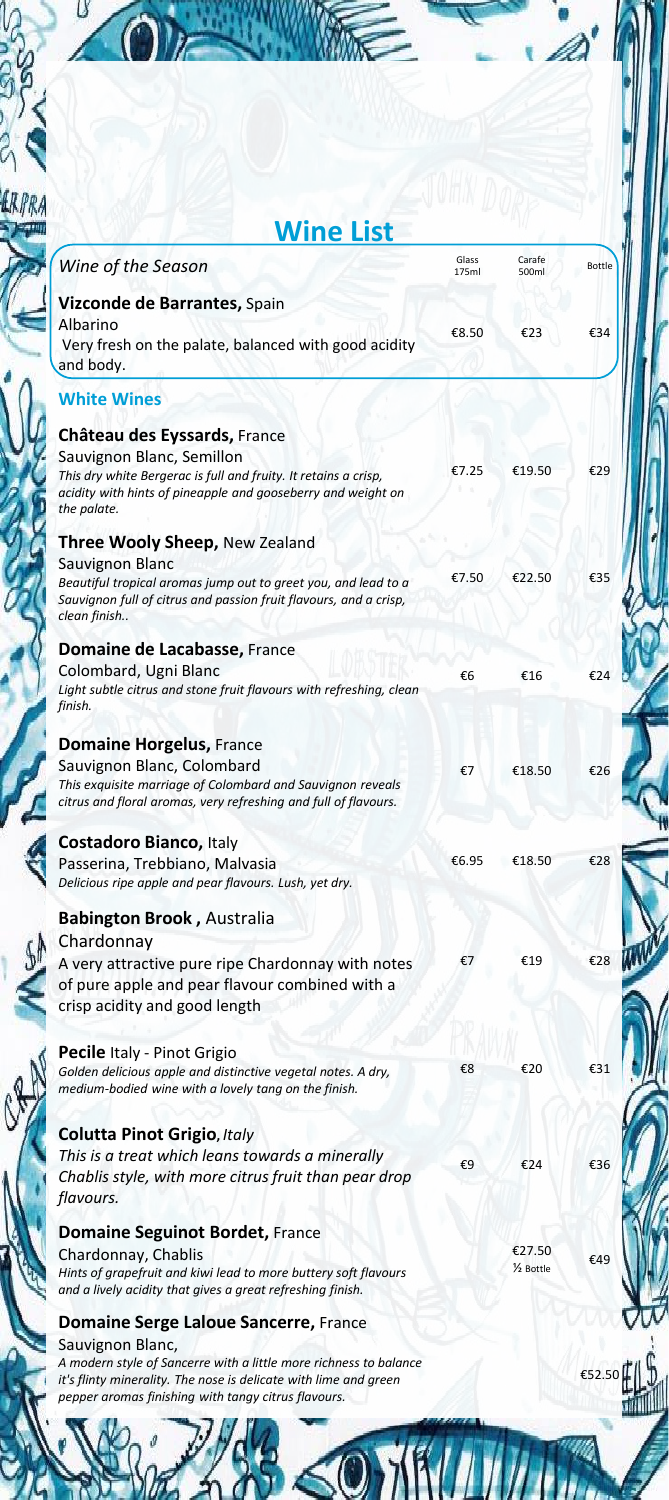

CA

|                                                                                                                                                                         | <b>Wine List</b> | Glass | Carafe               | <b>Bottle</b> |
|-------------------------------------------------------------------------------------------------------------------------------------------------------------------------|------------------|-------|----------------------|---------------|
| <b>Red Wines</b>                                                                                                                                                        |                  | 175ml | 500ml                |               |
| Les Granges France                                                                                                                                                      |                  |       |                      |               |
| Merlot, Cabernet Sauvignon                                                                                                                                              |                  | €6.75 | €18                  | €27           |
| Nose of fresh red fruits, flavours of cherry, strawberry and<br>violet. Round and supple in the mouth.                                                                  |                  |       |                      |               |
| <b>Costadoro Rosso Italy</b>                                                                                                                                            |                  |       |                      |               |
| Montepulciano, Sangiovese                                                                                                                                               |                  | €6.95 | €18.50               | €28           |
| Ripe cherry and blackberry fruit flavours. A very refreshing<br>wine.                                                                                                   |                  |       |                      |               |
| Rondan Rioja Crianza Spain - Tempranillo                                                                                                                                |                  |       |                      |               |
| Silky, smooth and spicy. Evokes the scents and flavours of<br>Northern Spain.                                                                                           |                  | €7.95 | €21.50               | €32           |
| <b>Guggenheim Malbec, Argentina</b>                                                                                                                                     |                  |       |                      |               |
| Aromatic with violets and blackberry aromas which carry<br>through the palate: full-bodied, black fruit and spice flavours                                              |                  | €8    | €22                  | €32           |
| and great texture.                                                                                                                                                      |                  |       |                      |               |
| Chateau Tour De Pas St George's, St. Emilion,                                                                                                                           |                  |       |                      |               |
| France - Merlot, Cabernet Sauvignon, Cabernet                                                                                                                           |                  |       |                      |               |
| Franc.                                                                                                                                                                  |                  |       | €27.50               | €49           |
| Rich plum and cassis fruit gives way to leather and wood                                                                                                                |                  |       | 1/ <sub>Bottle</sub> |               |
| notes that will charm dedicated Bordeaux drinkers. The<br>berried fruit aromas are ripe and soft with balance and<br>length.                                            |                  |       |                      |               |
| Chateau Gaudin, Pauillac Bordeaux, France,                                                                                                                              |                  |       |                      |               |
| Cabernet Sauvignon, Merlot                                                                                                                                              |                  |       |                      |               |
| A gorgeous ripe nose leads on to plump velvety dark<br>fruits with undertones of clove and cinnamon. This                                                               |                  |       |                      | €75           |
| wine is beautifully structured with accommodating<br>tannins.                                                                                                           |                  |       |                      |               |
|                                                                                                                                                                         |                  |       |                      |               |
| <b>Rose Wines</b>                                                                                                                                                       |                  |       |                      |               |
| Les Fumées Blanches France                                                                                                                                              |                  |       |                      |               |
| Rose Gris de Sauvignon Blanc                                                                                                                                            |                  | €6.75 | €18                  | €27           |
| Beautiful rose petal colur. Delicate and intense with<br>aromas of red current, pears and citrus fruits.                                                                |                  |       |                      |               |
| <b>Sparkling &amp; Champagne</b>                                                                                                                                        |                  |       |                      |               |
| <b>Marsuret Prosecco Frizzante, Italy - Prosecco</b>                                                                                                                    |                  |       |                      |               |
| Gentle yet persistent bubbles with a bouquet of blossoms and<br>lime zest. Crisp and refreshing.                                                                        |                  | €7    |                      | €34           |
|                                                                                                                                                                         |                  |       |                      |               |
|                                                                                                                                                                         |                  |       |                      |               |
| <b>Charpentier Brut Réserve Champagne</b>                                                                                                                               |                  |       |                      |               |
|                                                                                                                                                                         |                  |       | €49<br>1/2 Bottle    |               |
| France - Pinot Meunier, Pinot Noir<br>Persistent mousse of fine bubbles. Clean and dry with an<br>appealing mouth filling richness.<br><b>Colutta Prosecco Spumante</b> |                  |       |                      |               |
| Italy - Prosecco                                                                                                                                                        |                  |       |                      |               |
| This is Prosecco Spumante which is a lovely step up from the<br>lighter Frizzante, with more persistent finer bubbles and a<br>crisp, dry finish.                       |                  |       |                      |               |
| Carles Andreu Cava Brut Spain - Macabeu,                                                                                                                                |                  |       |                      |               |
| Parellada                                                                                                                                                               |                  |       |                      | €92<br>€46.50 |
| Aged for 14 months in oak, A fine Cava, which Robert Parker<br>considers "nearly as good as high-quality Champagne but at<br>a much lower price".                       |                  |       |                      | €46           |

ľ

C.

印